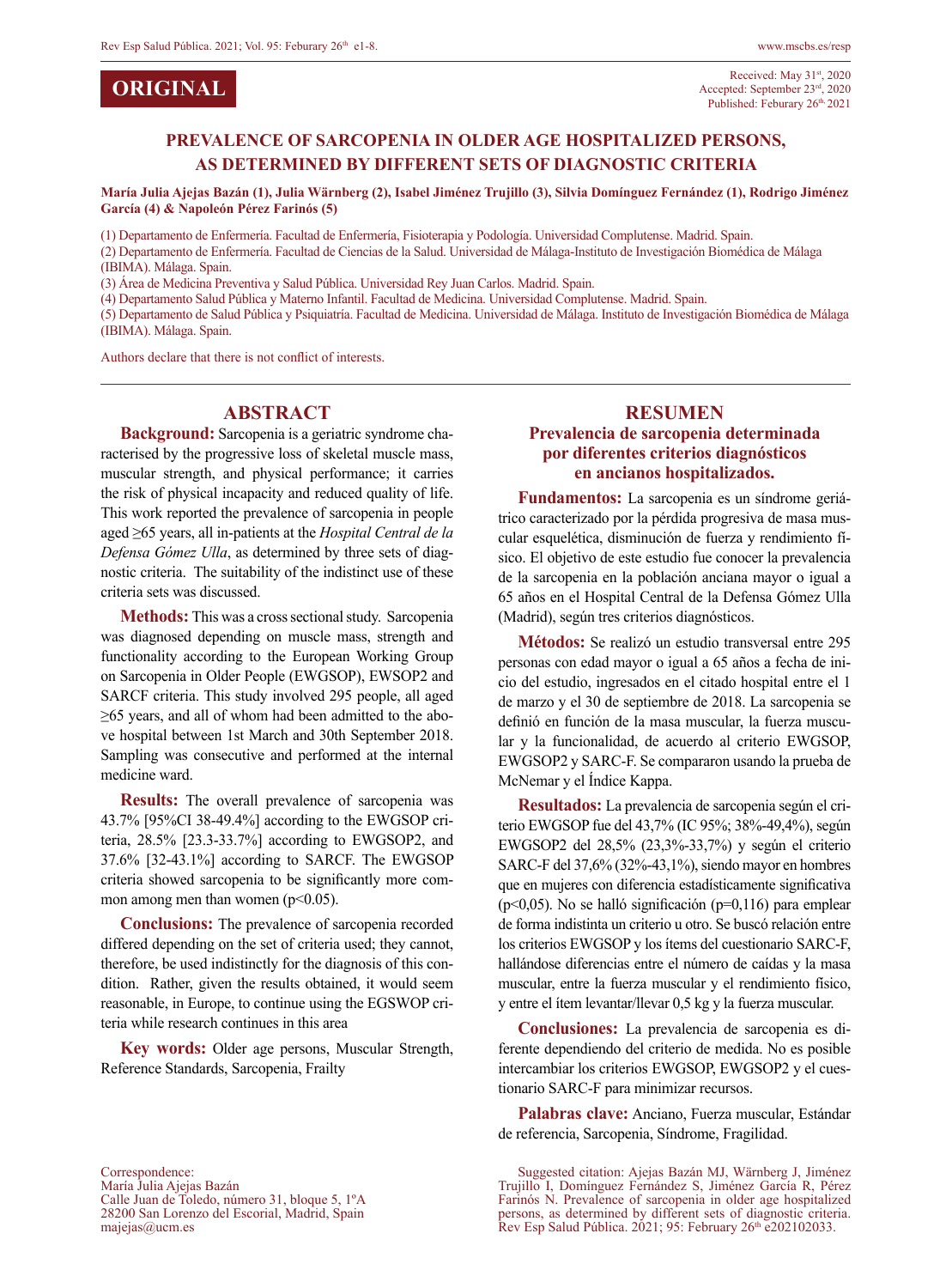## INTRODUCTION

Sarcopenia is a geriatric syndrome characterised by the progressive and generalised loss of skeletal muscular mass (MM), muscular strength (MS), and physical performance (PP); it carries the risk of physical incapacity, reduced quality of life, and even death $(1)$ . The prevalence of sarcopenia differs from one region to another and between age groups, and in general is reported - using different diagnostic criteria to reach 29% among the older age<sup> $(2,3,4)$ </sup>.

Diagnosing this syndrome is complicated given the existence of different sets of diagnostic criteria, a lack of consensus regarding what variables should be taken into account, and where their cut-offs should lie. In the European setting, the set of criteria published by the European Working Group on Sarcopenia in Older People (EWGSOP)<sup>(2)</sup> was updated in September 2018, and given the name EWGSOP2<sup>(5)</sup>. This new set of criteria included the SARCF questionnaire $^{(6)}$  as a means of detecting probable cases of sarcopenia. A further novelty over EWGSOP was to measure MS first, then MM, and finally PP as required. The classification outcomes were also modified to probable sarcopenia, confirmed sarcopenia, and severe sarcopenia, and the cut-off points of the variables involved were re-set.

A few studies have examined the prevalence of sarcopenia in Spanish populations according to different sets of diagnostic criteria<sup> $(7,8,9)$ </sup>, but none has used EWGSOP2 and compared the results with its predecessor EWGSOP<sup>(10,11)</sup>. The aims of the present work were: 1) to compare the prevalence of sarcopenia, including by sex, in patients aged ≥65 years at the *Hospital Central de la Defensa Gómez Ulla* (HCD) using the EWGSOP, EWGSOP2 and SARCF diagnostic criteria, 2) to determine the prevalence of the different grades of sarcopenia using the EWGSOP and EWGSOP2 criteria (including by sex), and 3) to examine the suitability of using these three sets of criteria indistinctly.

### MATERIALS AND METHODS

The sample size for this cross-sectional study was determined taking into account an expected prevalence of sarcopenia $\left[ {}^{(11,12)}$  of 25% (95% confidence interval; maximum assumed error 7%); the minimum number of subjects required was 147. Given that sex differences in the prevalence of sarcopenia are known to  $exist^{(6)}$  analyses were planned with this in mind; the final sample therefore consisted of 148 women and 147 men (total 295). Subjects were required to be  $\geq 65$  years old at the start of the study, to be an in-patient at the HCD between 1<sup>st</sup> March and 30<sup>th</sup> September 2018, and to provide their informed consent to be included. Persons diagnosed with dementia or cognitive alterations that reduced their capacity to take part were excluded. Also excluded were those who were bed-ridden, blind (or who had severe difficulty seeing), those with oedema in the legs, and those who had suffered lower limb amputations.

Sampling was consecutive and performed at the internal medicine ward (according to 2017 data it was where eligible subjects would most likely be found). The prevalence of sarcopenia was recorded as determined by the EWGSOP, EWGSOP2 and SARCF sets of criteria. According to the EWGSOP criteria, subjects with a low MM (component 1) have presarcopenia, those with a low MM plus a low MS (component 2) or low PP (component 3) have sarcopenia, and those who have low values for all these variables have severe sarcopenia(2,3). According to the EWGSOP2 criteria, those with a positive SARCF questionnaire result plus a low MS are classified as having probable sarcopenia; if they also have a low MM they are classified as having confirmed sarcopenia; those who also have a low PP are said to have severe sarcopenia.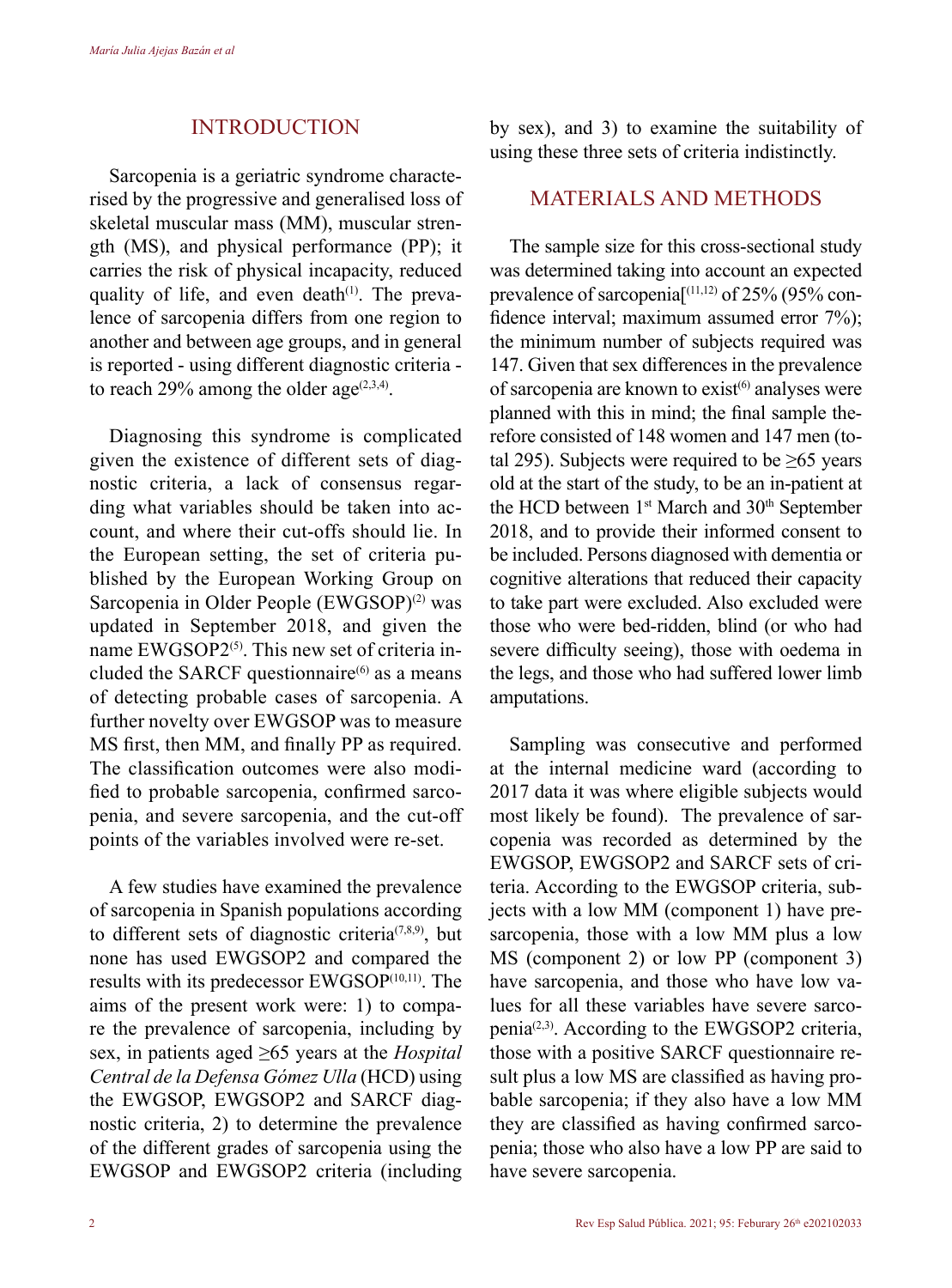For both sets of EWGSOP criteria, MM was determined by measuring the circumference of the calf, with values of <31 cm understood to be below normal $(2,13,14)$ ; measurements were taken with an inelastic tape at the largest part of the right calf, with the subjects sitting with their feet slightly separated from the chair.

MS was determined via the hand grip test using a Takei Hand Grip 5401 dynamometer following the method of the American Society of Hand Therapists<sup>(15)</sup>. All subjects were encouraged verbally to do their best during the procedure. A value of <30 kg for men and <20 kg for women was deemed below normal $(16)$ .

Following the methodology of the International Academy Nutrition and Aging, PP was determined as subject walking speed over a 4 m/s path on a flat surface<sup> $(17)$ </sup>. This was performed in duplicate and the quicker speed recorded for analyses. Walking speed (and therefore PP) was deemed low at <0.8 m/s and normal above this value.

Finally, the SARCF questionnaire was used. This questionnaire records data on five components: strength, the need for help when walking, the ability to get out of a chair, the ability to climb stairs, and information regarding falls. Each component is marked on a 0-2 scale (0=no difficulty, 1= ome difficulty 2=much difficulty); these scores are summed to provide a final score (0-10). An overall SARCF score of ≥4 was deemed to indicate the presence of sarcopenia<sup>(5)</sup>.

The study was approved by the HCD Ethics Committee for Research Involving Medication, and performed adhering to the principles of the Declaration de Helsinki (2013), to the norms of the Good Clinical Practice guidelines, and to current Spanish legislation (*Real Decreto 223/2004*). According to Spanish law (*Ley Básica de Autonomía del Paciente 41/2002*,

Rev Esp Salud Pública. 2021; 95: Feburary  $26^{\text{th}}$  e202102033 3

especially Article 8.4), at the moment of their enrolment the subjects were informed verbally and in writing that the collected data were to be used in a research project. All data were treated confidentially according to Spanish law (*Ley Orgánica 3/2018, de 5 de diciembre, de Protección de Datos Personales y Garantía de los Derechos Digitales*).

Statistical analysis. Results for the examined quantitative variables are presented as means  $\pm$ standard deviations. The prevalence of sarcopenia (plus the 95% confidence interval [CI]) was determined for both men and women using all three sets of criteria, and compared using the McNemar test and the K agreement test. All calculations were performed using SPSS v.21.0 software for Windows.

# RESULTS AND DISCUSSION

The mean age of the subjects was 75.8±8.5 years; mean calf circumference was 30.1±3.3 cm, mean MS 16.4±5.1 N, and mean walking speed  $1.2\pm0.3$  m/s (table 1). The women had a significantly larger calf circumference and walking speed, while the men showed significantly greater MS (table 1).

The overall prevalence of sarcopenia (i.e., EWGSOP - patients with sarcopenia or severe sarcopenia; EWGSOP2 - patients with confirmed sarcopenia or severe sarcopenia; SARCF - positive questionnaire result) was 43.7% [95%CI 38.0-49.4%] according to the EWGSOP criteria, 28.5% [23.3-33.7%] according to EWGSOP2, and 37.6% [32.97-43.1%] according to SARCF. The EWGSOP criteria determined the overall prevalence of sarcopenia to be significantly greater among men (table 2). According to this set of criteria, 48.8% [42.3-53.7%] of subjects showed no sarcopenia, 35.9% [29.6-40.4] had sarcopenia, and the remainder were divided between presarcopenia and severe sarcopenia (table 3).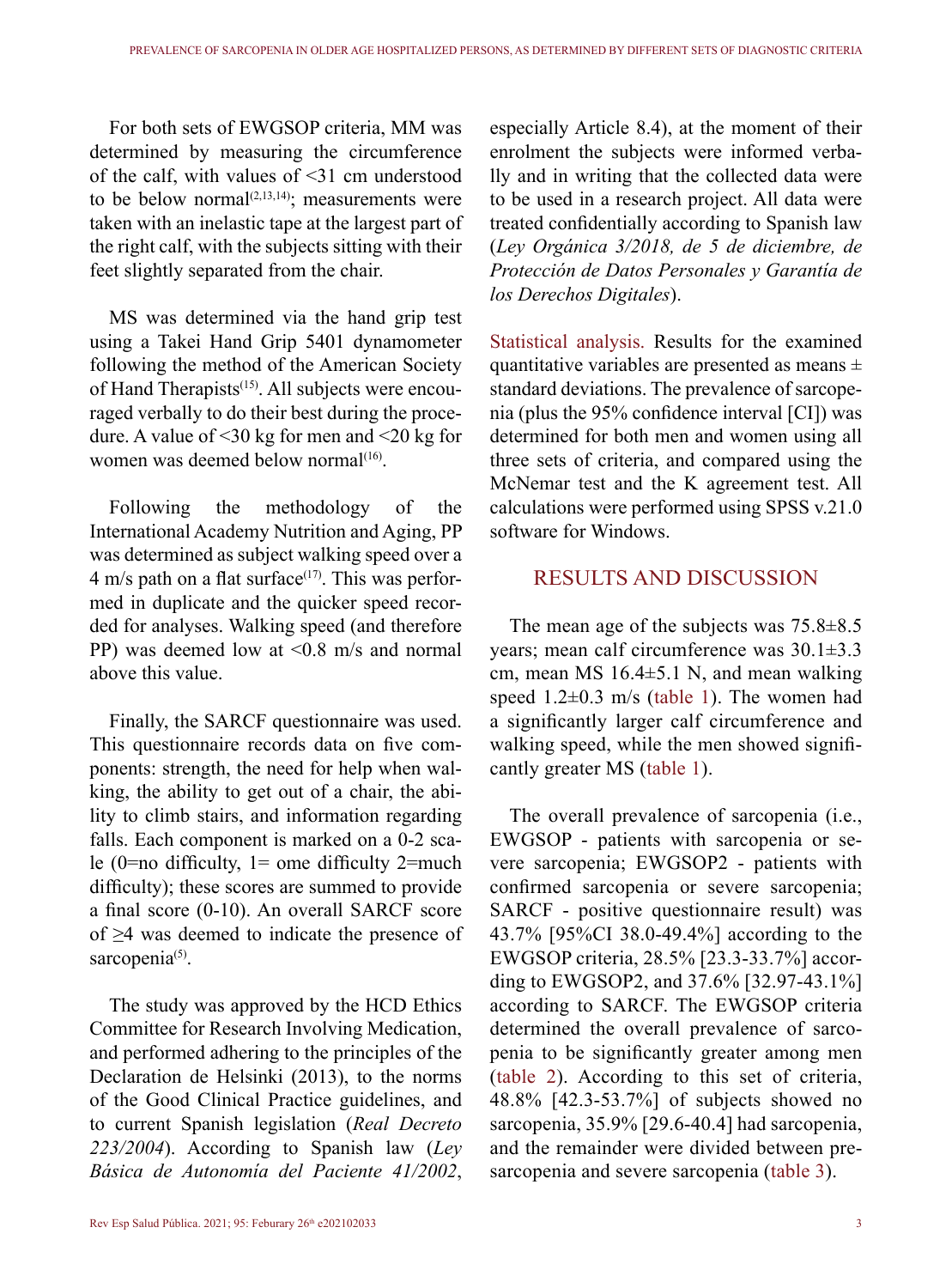| <b>Table 1</b><br>Characteristics of the sample population. |                                                |                    |                        |                  |           |  |  |  |  |  |  |  |
|-------------------------------------------------------------|------------------------------------------------|--------------------|------------------------|------------------|-----------|--|--|--|--|--|--|--|
|                                                             | Variables                                      | Total<br>$N = 295$ | Men<br>$n=147$         | Women<br>$n=148$ | p value   |  |  |  |  |  |  |  |
|                                                             | Illiterate                                     | 31 (10.5)          | 12(8.2)                | 19 (12.8)        |           |  |  |  |  |  |  |  |
|                                                             | Level 1/2 education                            | 97 (32.9)          | 48 (32.7)              | 49 (33.1)        |           |  |  |  |  |  |  |  |
| <b>Education Level</b>                                      | A-level education                              | 46 (15.6)          | 16(10.9)               | 30(20.3)         | 0.031     |  |  |  |  |  |  |  |
|                                                             | Professional studies (FP)<br>and Baccalaureate | 88 (29.8)          | 49 (33.3)              | 39(26.4)         |           |  |  |  |  |  |  |  |
|                                                             | <b>Higher Education</b>                        | 33 (11.2)          | 22 (15)                | 11(7.4)          |           |  |  |  |  |  |  |  |
| Take medication                                             | Yes                                            | 268 (90.8)         | 138 (93.9)             | 130 (87.8)       | 0.072     |  |  |  |  |  |  |  |
|                                                             | No                                             | 27(9.2)            | 9(6.1)                 | 18 (12.2)        |           |  |  |  |  |  |  |  |
|                                                             | Acute                                          | 262 (88.8)         | 132 (89.8)             | 130 (87.8)       | 0.594     |  |  |  |  |  |  |  |
| Kind of disease                                             | Chronic                                        | 33 (11.2)          | 15(10.2)               | 18 (12.2)        |           |  |  |  |  |  |  |  |
|                                                             | Yes                                            | 36 (12.2)          | 28 (19.0)              | 8(5.4)           |           |  |  |  |  |  |  |  |
| Smoke                                                       | No                                             | 259 (87.8)         | 119(81.0)              | 140 (94.6)       | P < 0.001 |  |  |  |  |  |  |  |
|                                                             | Yes                                            | 43 (14.6)          | 34 (23.1)              | 9(6.1)           |           |  |  |  |  |  |  |  |
| Take alcohol                                                | No                                             | 252 (85.4)         | 113 (76.9)             | 139 (93.9)       | P < 0.001 |  |  |  |  |  |  |  |
|                                                             | Yes                                            | 270 (91.5)         | 132 (89.8)             | 138 (93.2)       | 0.288     |  |  |  |  |  |  |  |
| Physical Activity                                           | No                                             | 25(8.5)            | 15(10.2)               | 10(6.8)          |           |  |  |  |  |  |  |  |
|                                                             | Nothing                                        | 25 (8.5)           | 15(10.2)               | 10(6.8)          |           |  |  |  |  |  |  |  |
| Physical activity                                           | Once                                           | 67(22.7)           | 35(23.8)               | 32(21.6)         |           |  |  |  |  |  |  |  |
| frequency                                                   | Twice                                          | 98 (33.2)          | 49 (33.1)<br>49 (33.3) |                  | 0.626     |  |  |  |  |  |  |  |
|                                                             | More three times                               | 104 (35.3)         | 48 (32.7)              | 56 (37.8)        |           |  |  |  |  |  |  |  |
|                                                             | Age                                            | $75.8 \pm 8.5$     | $75.5 \pm 8.5$         | $76.0 \pm 8.5$   | 0.620     |  |  |  |  |  |  |  |
|                                                             | Calf circumference (MM) (cm)                   | $30.1 \pm 3.3$     | $28.3 \pm 3.6$         | $30.6 \pm 3.0$   | < 0.001   |  |  |  |  |  |  |  |
|                                                             | Muscular strength (MS) (kg)                    | $16.4 \pm 5.1$     | $17.5 \pm 8.9$         | $16.6 \pm 4.3$   | 0.030     |  |  |  |  |  |  |  |
|                                                             | Physical performance $(PP)$ $(m/s)$            | $1.2 \pm 0.3$      | $1.1 \pm 0.3$          | $1.2 \pm 0.3$    | 0.020     |  |  |  |  |  |  |  |

Source: Own Elaboration; cm: centimetres; kg: kilograms; m/s: meter/second; p<0.005;  $\overline{x}$ : arithmetic average.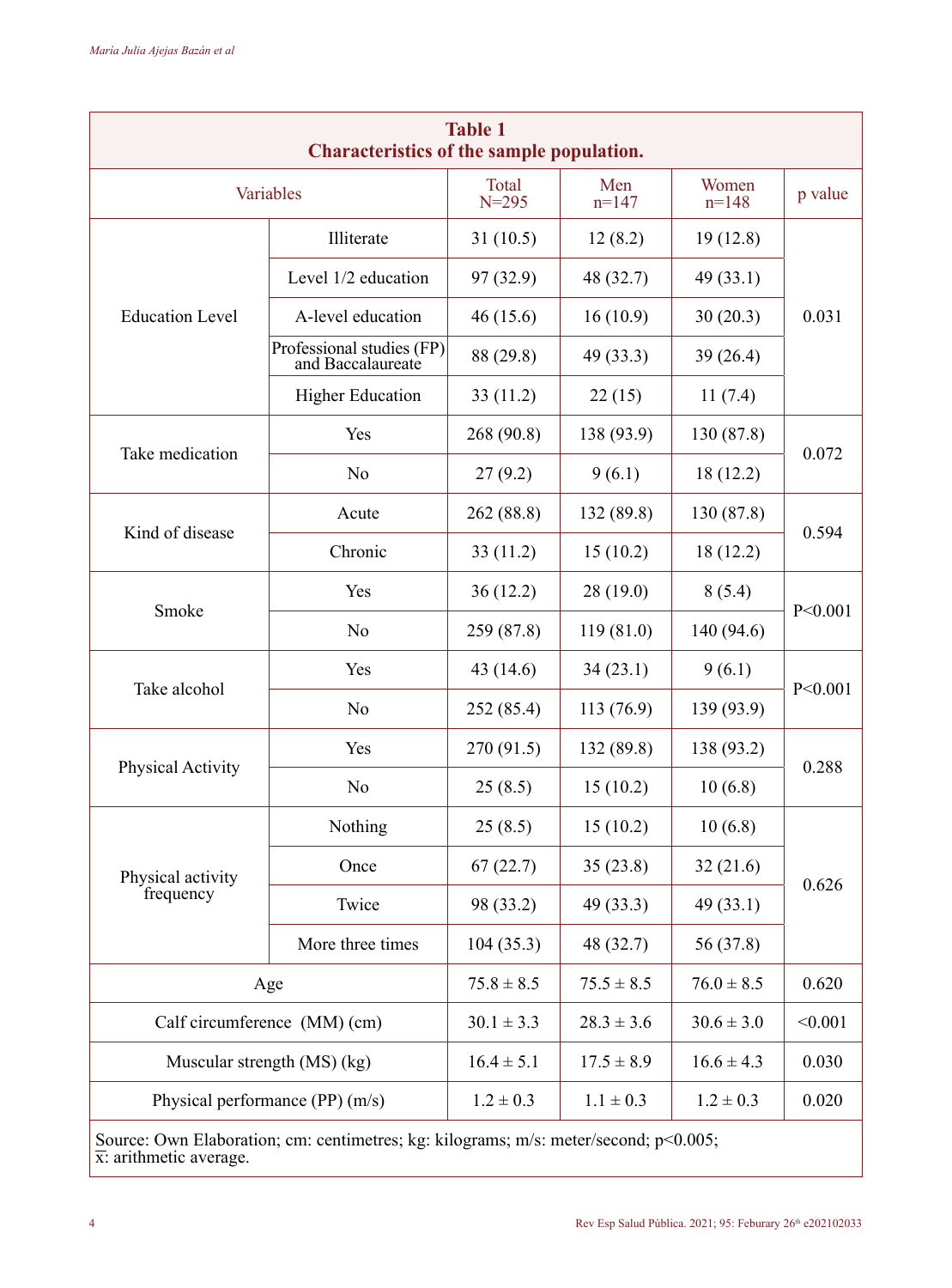|               | <b>Table 2</b><br>Prevalence of sarcopenia as returned by the different sets of criteria. |            |                                  |           |                            |                |            |                            |                       |                            |      |                            |                            |                            |                            |       |  |
|---------------|-------------------------------------------------------------------------------------------|------------|----------------------------------|-----------|----------------------------|----------------|------------|----------------------------|-----------------------|----------------------------|------|----------------------------|----------------------------|----------------------------|----------------------------|-------|--|
| <b>EWGSOP</b> |                                                                                           |            |                                  |           |                            |                |            |                            | EWGSOP2               |                            |      | <b>SARCF</b>               |                            |                            |                            |       |  |
|               | Variables                                                                                 | Yes<br>(n) | 95% IC                           | No<br>(n) |                            | 95% IC p value | Yes<br>(n) | 95% IC                     | N <sub>o</sub><br>(n) | 95% IC $ p \text{ value} $ |      | Yes<br>(n)                 | 95% IC                     | No.<br>(n)                 | 95% IC $\vert$ p value     |       |  |
|               | Total                                                                                     |            | 43.7<br>129<br>$(38.0 -$<br>49.4 | 166       | 56.3<br>$(50.6 -$<br>62.0  |                | 84         | 28.5<br>$(23.3 -$<br>33.7) | 211                   | 71.5<br>$(66.3 -$<br>76.7) |      | 109                        | 37.6<br>$(32.0 -$<br>43.1) | 186                        | 63.0<br>$(57.5 -$<br>68.5) |       |  |
|               | Men                                                                                       | 81         | 55.1<br>$(47.1 -$<br>63.1)       | 66        | 44.9<br>$(36.9 -$<br>52.9) | < 0.001        | 44         | 29.9<br>$(24.7 -$<br>35.1) | 103                   | 70.1<br>$(64.9 -$<br>75.3) | 0.58 | 49                         | 33.3<br>$(25.7 -$<br>40.9  | 98                         | 66.7<br>$(59.1 -$<br>74.3) | 0.244 |  |
| <b>Sex</b>    | Women                                                                                     | 48         | 32.4<br>$(24.9 -$<br>39.9        | 100       | 67.6<br>$(60.1 -$<br>75.1) |                | 40         | 27.0<br>$(21.9 -$<br>32.1) | 108                   | 73.0<br>$(67.1 -$<br>78.1  | 60   | 40.6<br>$(32.7 -$<br>48.5) | 88                         | 59.4<br>$(51.5 -$<br>67.3) |                            |       |  |

|            | <b>Table 3</b><br>Prevalence of sarcopenia by different grades according to EWGSOP and EWGSOP2 classifications. |                        |                                     |                                |                          |                        |                             |                                  |                         |                 |                                   |                            |                                |                            |                        |                            |                                  |                         |                 |  |
|------------|-----------------------------------------------------------------------------------------------------------------|------------------------|-------------------------------------|--------------------------------|--------------------------|------------------------|-----------------------------|----------------------------------|-------------------------|-----------------|-----------------------------------|----------------------------|--------------------------------|----------------------------|------------------------|----------------------------|----------------------------------|-------------------------|-----------------|--|
|            |                                                                                                                 | <b>EWGSOP</b>          |                                     |                                |                          |                        |                             |                                  |                         |                 | EWGSOP2                           |                            |                                |                            |                        |                            |                                  |                         |                 |  |
| Variables  |                                                                                                                 | No.<br>sarco-<br>penia | 95%<br>IC                           | Pre-<br>sarco-<br>penia<br>(n) | 95%<br><b>IC</b>         | Sarco-<br>penia<br>(n) | 95%<br>IC                   | Severe<br>sarco-<br>penia<br>(n) | 95%<br>IC               | p<br>valuel     | N <sub>0</sub><br>sarco-<br>penia | 95%<br>IC                  | Pre-<br>sarco-<br>penia<br>(n) | 95%<br>IC                  | Sarco-<br>penia<br>(n) | 95%<br>IC                  | Severe<br>sarco-<br>penia<br>(n) | 95%<br>IC               | p<br>value      |  |
| Total      |                                                                                                                 | 144                    | 48.8<br>$(42.3 -$<br>53.7           | 23                             | 7.8<br>$(4.7 -$<br>10.9  | 106                    | 35.9<br>$(29.6 -$<br>(40.4) | 22                               | 3.3<br>$(1.1 -$<br>4.9) |                 | 211                               | 71.5<br>$(65.8 -$<br>76.2) | 40                             | 13.6<br>$(9.2 -$<br>16.8)  | 38                     | 12.9<br>$(8.3 -$<br>15.7)  | 6                                | 2.0<br>$(0.4 -$<br>3.6) |                 |  |
| <b>Sex</b> | M                                                                                                               | 53                     | 18.0<br>$(13.6 -$<br>$ 22.4\rangle$ | 12                             | 4.1<br>$(1.5 -$<br>5.9)  | 63                     | 21.3<br>$(16.4 -$<br>25.6   | 13                               | 4.4<br>6.2)             | $(1.8 - 0.033)$ | 103                               | 70.1<br>$(64.8 -$<br>75.2) | 17                             | 11.6<br>$(7.4 -$<br>14.6   | 22                     | 15.0<br>$(10.8 -$<br>19.2) | 5                                | 3.4<br>4.9)             | $(1.1 - 0.042)$ |  |
|            | W                                                                                                               | 91                     | 30.8<br>$(24.8 -$<br>35.2)          | 11                             | 3.7<br>$(0.5 -$<br>14.1) | 43                     | 14.5<br>$(10.0 -$<br>18.0   | 3                                | 1.0<br>$(0.0-$<br>2.1)  |                 | 108                               | 73.0<br>$(67.9 -$<br>78.1) | 23                             | 15.5<br>$(10.9 -$<br>19.1) | 16                     | 10.8<br>$(6.6-$<br>13.4)   | 1                                | 0.7<br>$(0.0-$<br>1.7)  |                 |  |

Source: Own Elaboration;  $p<0.005$ ; n: absolute frequency; IC: confidence interval.

Pairwise comparisons revealed no significant agreement between the results provided by EWGSOP and EWGSOP2 (p=0.543), EWGSOP2 and SARCF (p=0.065), or EWGSOP and SARCF (p=0.129).

The present results suggest that the EWGSOP, EWGSOP2 and SARCF criteria cannot be used indistinctly; they appear to return quite different results. For example, they returned different values for the overall prevalence of sarcopenia (EWGSOP 43.7% [38.0- 49.4%] vs. EWGSOP2 28.5% [23.3-33.7%] vs. SARCF 37.6% [32.7-43.1%] (p>0.05). An earlier study performed in Sweden with 144

subjects<sup>(18)</sup> compared the overall prevalence results returned by EWGSOP and EWGSOP2, and reported values similar to those recorded in the present work (EWGSOP 41±27.7% vs. EWGSOP2 26±18.1% [p<0.05]). In the present study, the lower values returned by EWGSOP2 were largely due to this set of criteria diagnosing fewer men with the condition (EWGSOP2 29.9% vs. EWGSOP 55.1%), a consequence of cut-off point modifications. Among the women subjects the reduction was much less (EWGSOP2 27.0% vs. EWGSOP 32.4%). Similar results for the prevalence of sarcopenia have been reported in other studies: in men 37.9% (EWGSOP1) vs. 19.4%, 49.1%,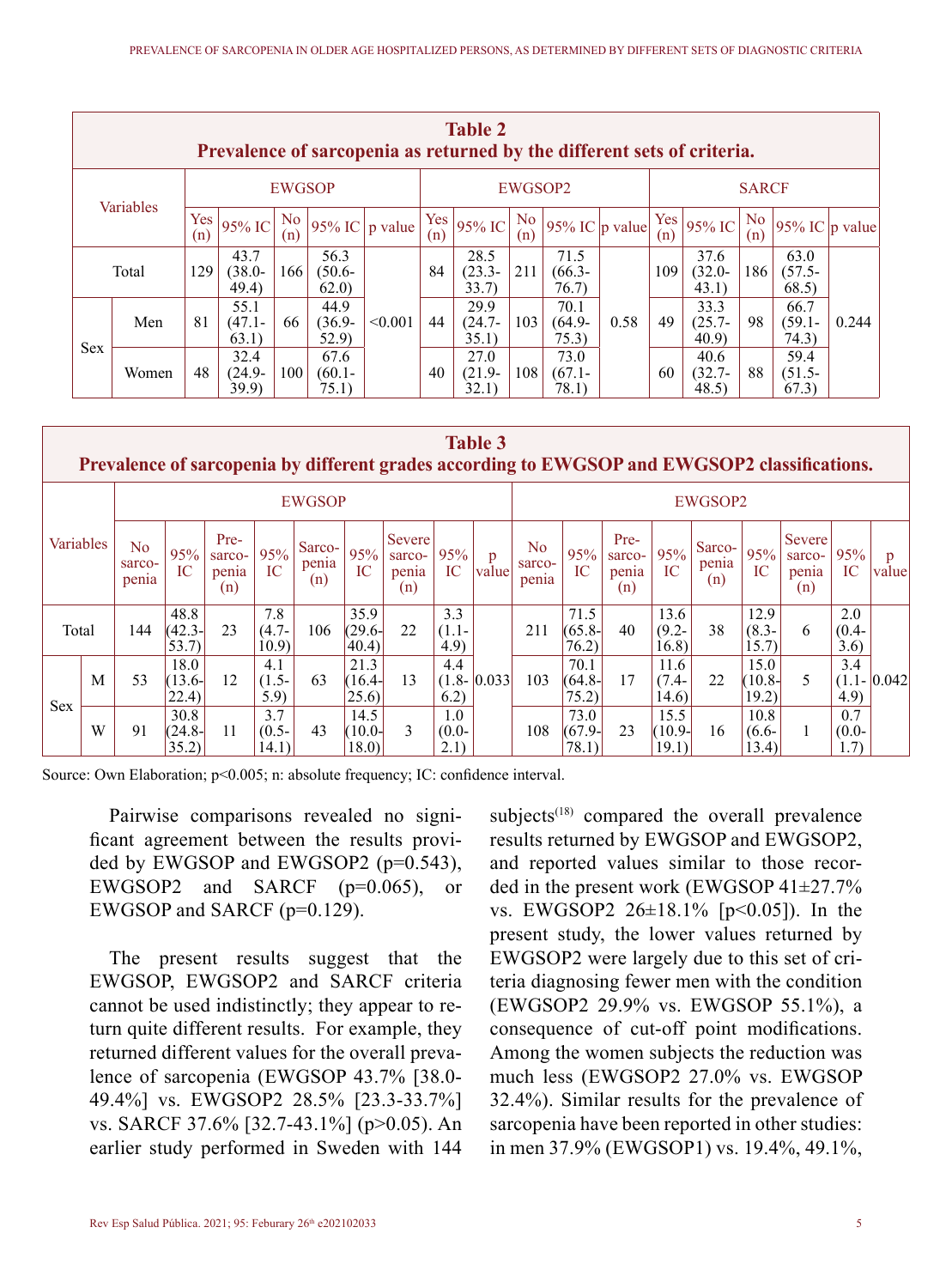50.7% and 51.8% (EWGSOP2), and in women 22.1% (EWGSOP1) and 17.4%, 32.4%, 30.2% and 29.7 % (EWGSOP2)(18,19,20,21).

Using the EWGSOP set of criteria alone, Tasar *et al*<sup> $(22)$ </sup> reported the prevalence of sarcopenia to be 55.2% in men, less than the 81.5% reported by Landi *et al*<sup>(23)</sup>. A Spanish study, also involving the use of the EWGSOP criteria alone, reported a prevalence of 52.7% in women<sup>(24)</sup> and 22.6% in men. In contrast, the ELLI study<sup> $(25)$ </sup> (which again used only the EWGSOP criteria) reported a total prevalence of sarcopenia of 36.6%, with a higher prevalence in women (46.3%) than in men  $(15.1\%)$ , while the BELFRAIL study<sup>(26)</sup> reported a greater prevalence in women aged over 80 years (8%) than in similarly aged men (4.5%). These differences might be explained by differences in the populations studied (age, sex ratio, nutritional status, physical activity level, etc.)

The different classifications used by the EWGSOP2 criteria are different to those pondered by the EWGSOP criteria. The EWGSOP classification of "sarcopenia" (with a reduction in MM and PP) is not contemplated by EWGSOP2. This is problematic since 35.9% of the present subjects were thus classified using EWGSOP. While perhaps less important at the epidemiological level, it can certainly hinder decision-making at the clinical level and when making comparisons $(18)$ . In addition, the number of subjects classified as having "severe sarcopenia" by EWGSOP was nearly twice that returned by EWGSOP2. In contrast, the above-mentioned Swedish study reported similar numbers of subjects with severe sarcopenia to be returned by both sets of criteria<sup>(18)</sup>. It should be noted, however, that the subjects in that study were not post-hospitalized.

The present work suffers from the limitation that the sample population was formed entirely by hospitalized subjects at a single centre; the results may not be translatable to another populations.

### **CONCLUSIONS**

The different sets of criteria returned different prevalence values for sarcopenia. The EWGSOP criteria returned the highest values, and showed men to be more often affected. Clearly, these sets of criteria cannot be used indistinctly; the same subject can be classified as normal by one set, and as having sarcopenia by another. Their indistinct use could also lead to confusion regarding trends over time, and when examining differences between regions or countries: a universally accepted definition of sarcopenia needs to be reached as soon as possible. Given the results obtained, it would seem reasonable - in Europe at least - to continue using the EGSWOP criteria while research continues in this area.

## BIBLIOGRAPHY

1. Yu R, Wong MLJ. Incidence, reversibility, risk factors and the protective Community-dwelling, effect of high body mass index against sarcopenia. Geriatr Gerontol Int. 2014;14:15–28.

2. Cruz Jentoft AlJ, Baeyens JPBJ, Boirie Y, Cederholm T, Landi F, Martin FC, Michel JP, Rolland Y, Schneider SM, Topinková EVM. Age and ageing. 2010;44(10):412–23.

3. Cruz Jentoft AJ, Landi F, Topinková E, Michel JP. Understanding sarcopenia as a geriatric syndrome. Curr Opin Clin Nutr Metab Care. 2010;13(1):1–7.

4. Woo J. Sarcopenia. Clin Geriatr Med. 2017;33(3):305–14.

5. Cruz-Jentoft AJ, Bahot G, Bauer J, Boirie Y, Bruyere O, Cerder Holm T, Cooper C, Landi F, Rolland Y. Writing Group for the European Working Group for EWGSOP2. Age and Ageing 2019.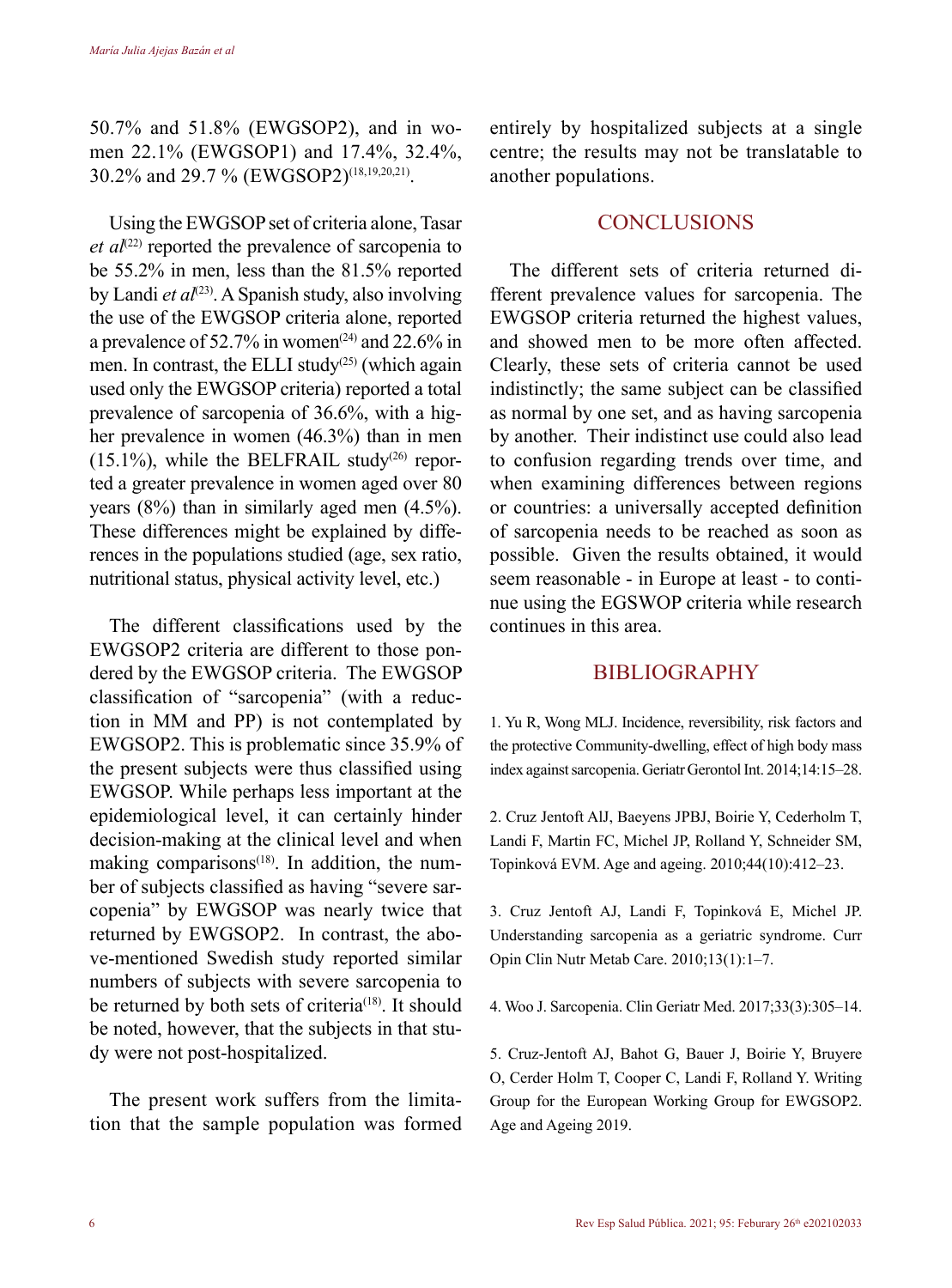6. Malmstrom TK, Miller DK, Simonsick EM, Ferrucci L, Morley JE. SARC-F: A symptom score to predict persons with sarcopenia at risk for poor functional outcomes. J Cachexia Sarcopenia Muscle. 2016;7(1):28–36.

7. Melton LJ, Khosla S, Crowson CS, O'Connor MK, O'Fallon WM RB. Epidemiology of sarcopenia. J Am Geriatr Soc. 48:625–30.

8. Janssen I, Heymsfield SB, Wang ZM, Ross R. Skeletal muscle mass and distribution in 468 men and women aged 18–88 year. J Appl Physiol. 1985;89:81–8.

9. Lee SY, Gallagher D. Assessment methods in human body composition. Curr Opin Clin Nutr Metab Care. 2008;11:566–72.

10. Rosenberg IH. Sarcopenia: origins and clinical relevance. Clin Geriatr Med. 2011;27:337–9.

11. Shaw SC, Dennison EM, Cooper C. Epidemiology of Sarcopenia: Determinants Throughout the Lifecourse. Calcif Tissue Int. 2017;101(3):229–47.

12. Sousa AS, Guerra RS, Fonseca I, Pichel F, Amaral TF. Sarcopenia among hospitalized patients - A cross-sectional study. Clin Nutr. 2015;34(6):1239–44.

13. DV C-M, Infante-Sierra H S-ZA. Sarcopenia y funcionalidad en el adulto mayor hospitalizado. Nutr Hosp. 2015;31(4):1660–6.

14. Chodzko-Zajko, Proctor D, Minson C, Salem JS SG. Exercise and Physical Activity for Older Adults. 2009.

15. Rolland Y, Lauwers-Cances V, Cournot M, Nourhashémi F, Reynish W, Rivière D *et al*. S. Sarcopenia, calf circumference, and physical function of elderly women: a crosssectional study. J Am Geriatr Soc. 2003;51:1120–4.

16. American Society of Hand Therapists. Clinical Assessment Recommendations, 3rd Edition. 2016.

17. Ali S, Garcia JM. Sarcopenia, cachexia and aging: diagnosis, mechanisms and therapeutic options - a mini-review. Gerontology. 2014;60(4):294–305.

18. Cruz-Jentoft AJ, Landi F, Schneider SM, Zuniga C, Arai H, Boirie Y, Chen LK, Fielding RA, Martin FC, Michel JP *et al*. Prevalence of and interventions for sarcopenia in ageing adults: a systematic review. Report of the International Sarcopenia Initiative (EWGSOP and IWGS). Age Ageing 2014;43:748-759.

19. Rodríguez Rejón AI, Ruiz López RA. Diagnóstico y prevalencia de sarcopenia en residencias de mayores: EWGSOP2 frente al EWGSOP1. Nutr Hosp. 2020;36(5). Doi: http://dx.doi.org/10.20960/nh.02573

20. Chávez Moreno DV, Infante Sierra H, Serralde Zúñiga AE. Sarcopenia y funcionalidad en el adulto mayor hospitalizado. Nutr Hosp. 2015;31(4):1660–6.

21. Slezak SG, Mahoney KB, Renna EN, Lofgren IE, Xu F, Hatfield DL *et al.* Comparison Of Current Sarcopenia Classification Criteria In Older New England Women. J Aging Res Clin Pract. 2017;6(18):163–7.

22. Bianchi L, Abete P, Bellelli G, Bo M, Cherubini A, Corica F *et al*. Prevalence and Clinical Correlates of Sarcopenia, Identified According to the EWGSOP Definition and Diagnostic Algorithm, in Hospitalized Older People : The GLISTEN Study. J Gerontol A Biol Sci Med Sci. 2017;72(11):1575–81.

23. Lardiés Sánchez B, Sanz París A, Pérez Nogueras J, Serrano Oliver A, Torres Anoro ME, Cruz Jentoft AJ. Influence of nutritional status in the diagnosis of sarcopenia in nursing home residents. Nutrition. 2017;41:51-57.